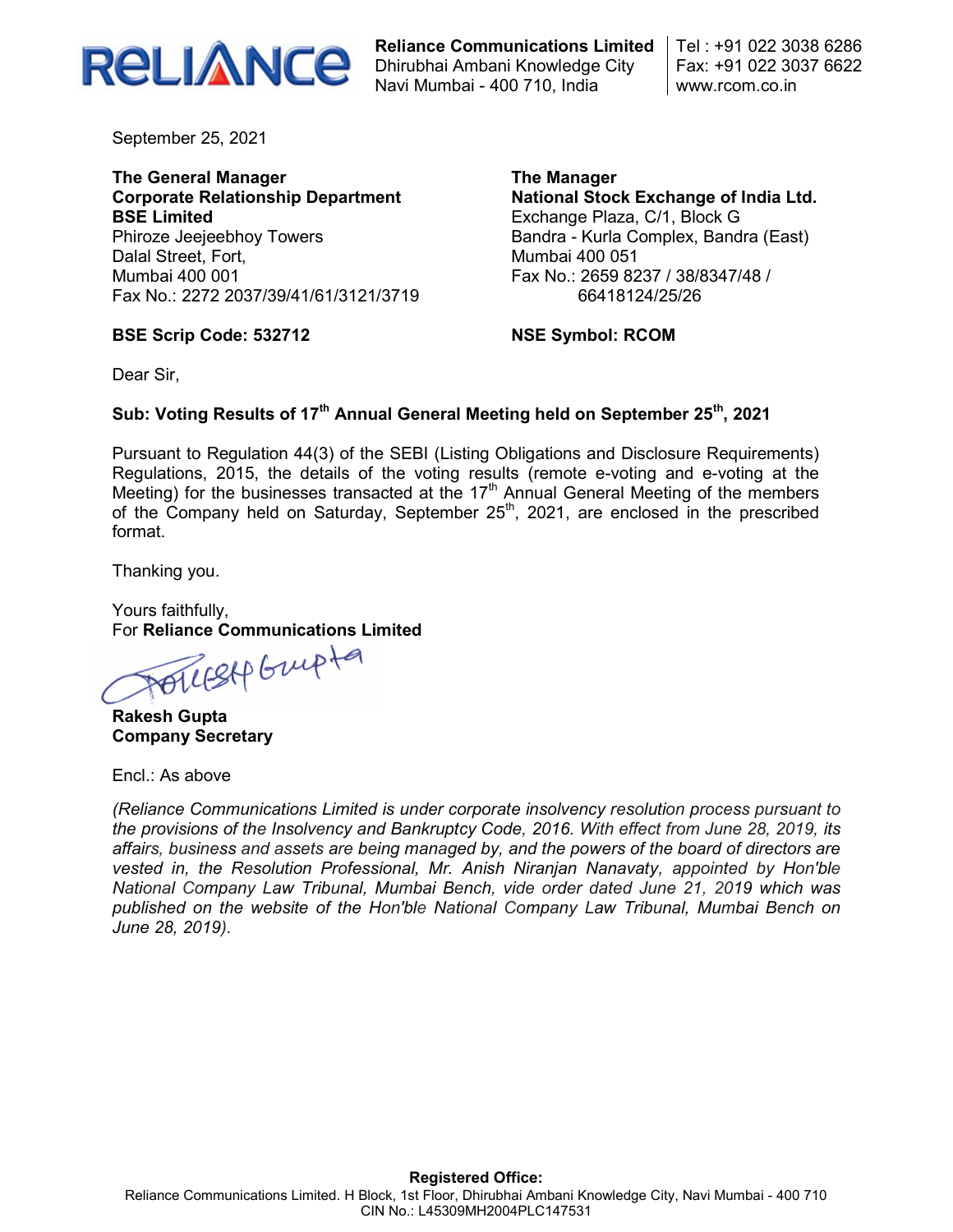# **RELIANCE COMMUNICATIONS LIMITED**

## **Details of voting result**

| Date of the AGM                                             |           | September 25,2021                                                                           |
|-------------------------------------------------------------|-----------|---------------------------------------------------------------------------------------------|
| Total number of shareholders on record date                 |           | September 18, 2021, the cut-off date for reckoning the voting rights of the<br>shareholders |
|                                                             |           | Total number of shareholders: 1497173                                                       |
| No. of shareholders present in the meeting either in person |           |                                                                                             |
| or through proxy                                            |           |                                                                                             |
| Promoters and Promoter Group                                |           | Not arranged                                                                                |
| Public                                                      |           | Not arranged                                                                                |
| No. of Shareholders attended the meeting through Video      | $\bullet$ |                                                                                             |
| Conferencing                                                |           |                                                                                             |
| Promoters and Promoter Group                                |           | 5                                                                                           |
| Public                                                      |           | 58                                                                                          |

### **Details of Agenda:**

The mode of voting for all resolutions was remote e-voting, e-voting at the Meeting (Insta poll) and physical ballot.

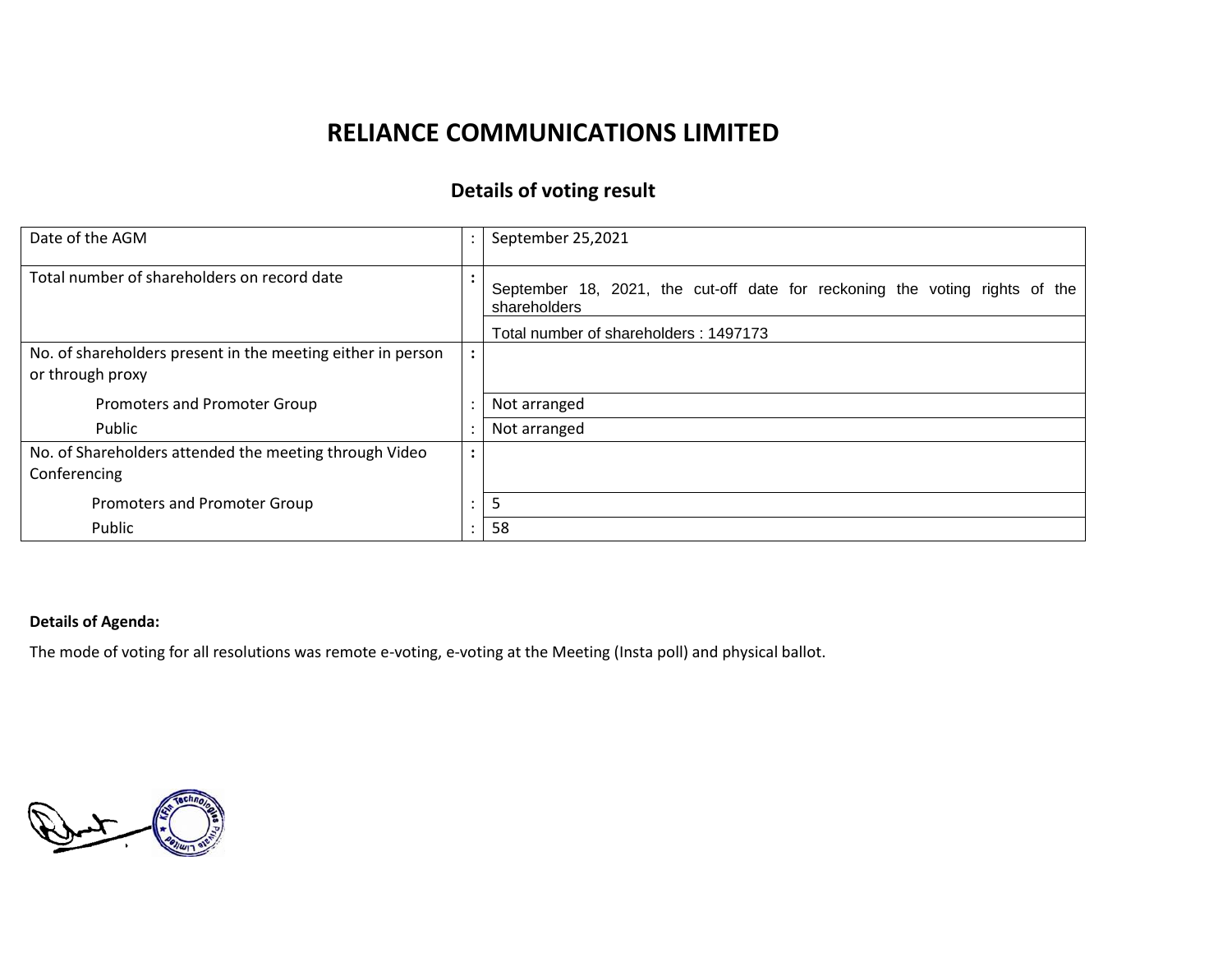| Resolution No.                          | $\mathbf{1}$                                                                                                                                                                                   |                             |                            |                                                                        |                                |                                 |                                                                |                                                              |  |  |  |
|-----------------------------------------|------------------------------------------------------------------------------------------------------------------------------------------------------------------------------------------------|-----------------------------|----------------------------|------------------------------------------------------------------------|--------------------------------|---------------------------------|----------------------------------------------------------------|--------------------------------------------------------------|--|--|--|
| Resolution required:                    | ORDINARY - To consider and adopt:<br>a) the audited financial statements of the Company for the financial year ended March 31, 2021 and the reports of the Directors and Auditors thereon, and |                             |                            |                                                                        |                                |                                 |                                                                |                                                              |  |  |  |
| (Ordinary/ Special)                     | b) the audited consolidated financial statements of the Company for the financial year ended March 31, 2021 and the report of the Auditors thereon.                                            |                             |                            |                                                                        |                                |                                 |                                                                |                                                              |  |  |  |
| Whether promoter/                       |                                                                                                                                                                                                |                             |                            |                                                                        |                                |                                 |                                                                |                                                              |  |  |  |
| promoter group are<br>interested in the |                                                                                                                                                                                                |                             |                            |                                                                        |                                |                                 |                                                                |                                                              |  |  |  |
| agenda/resolution?                      | <b>No</b>                                                                                                                                                                                      |                             |                            |                                                                        |                                |                                 |                                                                |                                                              |  |  |  |
| Category                                | Mode of Voting                                                                                                                                                                                 | No. of shares<br>held $(1)$ | No. of votes<br>polled (2) | % of Votes Polled<br>on outstanding<br>shares<br>$(3)=[(2)/(1)]$ * 100 | No. of Votes-<br>in favour (4) | No. of Votes<br>$-$ against (5) | % of Votes in favour<br>on votes polled<br>$(6)=[(4)/(2)]*100$ | % of Votes against<br>on votes polled<br>$(7)=[(5)/(2)]*100$ |  |  |  |
|                                         | E-Voting                                                                                                                                                                                       | 143,116,572                 | 0                          | 0.0000                                                                 | $\Omega$                       | 0                               | 0.0000                                                         | 0.0000                                                       |  |  |  |
|                                         | InstaPoll                                                                                                                                                                                      |                             | 130,270,863                | 91.0243                                                                | 130,270,863                    | 0                               | 100.0000                                                       | 0.0000                                                       |  |  |  |
| Promoter and Promoter                   | Postal Ballot (if                                                                                                                                                                              |                             |                            |                                                                        |                                |                                 |                                                                |                                                              |  |  |  |
| Group                                   | applicable)                                                                                                                                                                                    |                             | 0                          | 0.0000                                                                 | 0                              | 0                               | 0.0000                                                         | 0.0000                                                       |  |  |  |
|                                         | Total                                                                                                                                                                                          |                             | 130,270,863                | 91.0243                                                                | 130,270,863                    | $\mathbf 0$                     | 100.0000                                                       | 0.0000                                                       |  |  |  |
|                                         | E-Voting                                                                                                                                                                                       | 136,251,144                 | 122,892,473                | 90.1956                                                                | 1,840,000                      | 121,052,473                     | 1.4972                                                         | 98.5027                                                      |  |  |  |
| <b>Public-Institutions</b>              | InstaPoll                                                                                                                                                                                      |                             | 0                          | 0.0000                                                                 | 0                              | 0                               | 0.0000                                                         | 0.0000                                                       |  |  |  |
|                                         | Postal Ballot (if<br>applicable)                                                                                                                                                               |                             | 0                          | 0.0000                                                                 | 0                              | 0                               | 0.0000                                                         | 0.0000                                                       |  |  |  |
|                                         | Total                                                                                                                                                                                          |                             | 122,892,473                | 90.1956                                                                | 1,840,000                      | 121,052,473                     | 1.4972                                                         | 98.5028                                                      |  |  |  |
|                                         | E-Voting                                                                                                                                                                                       |                             | 4,691,243                  | 0.1887                                                                 | 4,551,831                      | 139,412                         | 97.0282                                                        | 2.9717                                                       |  |  |  |
|                                         | InstaPoll                                                                                                                                                                                      | 2,486,165,334               | 132,917                    | 0.0053                                                                 | 124,296                        | 8,621                           | 93.5139                                                        | 6.4860                                                       |  |  |  |
| <b>Public- Non Institutions</b>         | Postal Ballot (if<br>applicable)                                                                                                                                                               |                             | 0                          | 0.0000                                                                 | 0                              | 0                               | 0.0000                                                         | 0.0000                                                       |  |  |  |
|                                         | Total                                                                                                                                                                                          |                             | 4,824,160                  | 0.194                                                                  | 4,676,127                      | 148,033                         | 96.9314                                                        | 3.0686                                                       |  |  |  |
|                                         | Total                                                                                                                                                                                          | 2,765,533,050               | 257,987,496                | 9.3287                                                                 | 136,786,990                    | 121,200,506                     | 53.0208                                                        | 46.9792                                                      |  |  |  |

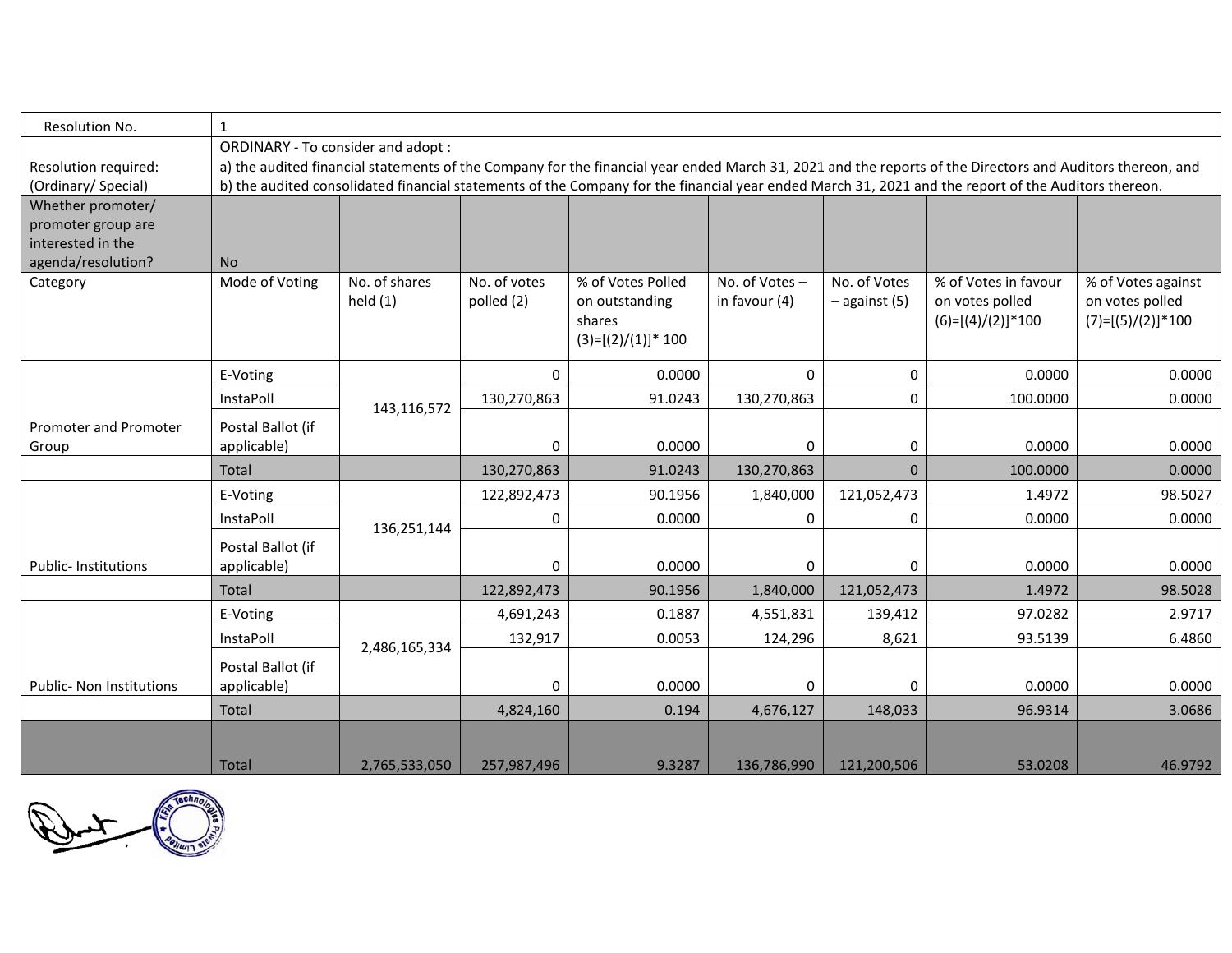| Resolution No.                  | $\overline{2}$                                                                                           |               |              |                          |               |                 |                           |                            |  |
|---------------------------------|----------------------------------------------------------------------------------------------------------|---------------|--------------|--------------------------|---------------|-----------------|---------------------------|----------------------------|--|
| Resolution required:            |                                                                                                          |               |              |                          |               |                 |                           |                            |  |
| (Ordinary/Special)              | ORDINARY - To appoint Shri Vishwanath Devaraja Rao (DIN 08607657), who retires by rotation as a Director |               |              |                          |               |                 |                           |                            |  |
| Whether promoter/               |                                                                                                          |               |              |                          |               |                 |                           |                            |  |
| promoter group are              |                                                                                                          |               |              |                          |               |                 |                           |                            |  |
| interested in the               |                                                                                                          |               |              |                          |               |                 |                           |                            |  |
| agenda/resolution?              | <b>No</b>                                                                                                |               |              |                          |               |                 |                           |                            |  |
| Category                        | Mode of Voting                                                                                           | No. of shares | No. of votes | % of Votes Polled        | No. of Votes- | No. of Votes    | % of Votes in             | % of Votes                 |  |
|                                 |                                                                                                          | held $(1)$    | polled (2)   | on outstanding<br>shares | in favour (4) | $-$ against (5) | favour on votes<br>polled | against on votes<br>polled |  |
|                                 |                                                                                                          |               |              | $(3)=[(2)/(1)]$ * 100    |               |                 | $(6)=[(4)/(2)]*100$       | $(7)=[(5)/(2)]*100$        |  |
|                                 |                                                                                                          |               |              |                          |               |                 |                           |                            |  |
|                                 | E-Voting                                                                                                 |               | 0            | 0.0000                   | $\Omega$      | 0               | 0.0000                    | 0.0000                     |  |
|                                 | InstaPoll                                                                                                | 143,116,572   | 130,270,863  | 91.0243                  | 130,270,863   | 0               | 100.0000                  | 0.0000                     |  |
| Promoter and Promoter           | Postal Ballot (if                                                                                        |               |              |                          |               |                 |                           |                            |  |
| Group                           | applicable)                                                                                              |               | $\pmb{0}$    | 0.0000                   | 0             | 0               | 0.0000                    | 0.0000                     |  |
|                                 | Total                                                                                                    |               | 130,270,863  | 91.0243                  | 130,270,863   | 0               | 100.0000                  | 0.0000                     |  |
|                                 | E-Voting                                                                                                 |               | 122,892,473  | 90.1956                  | 121,030,552   | 1,861,921       | 98.4849                   | 1.5150                     |  |
|                                 | InstaPoll                                                                                                | 136,251,144   | 0            | 0.0000                   | 0             | 0               | 0.0000                    | 0.0000                     |  |
|                                 | Postal Ballot (if                                                                                        |               |              |                          |               |                 |                           |                            |  |
| <b>Public-Institutions</b>      | applicable)                                                                                              |               | 0            | 0.0000                   | 0             | 0               | 0.0000                    | 0.0000                     |  |
|                                 | <b>Total</b>                                                                                             |               | 122,892,473  | 90.1956                  | 121,030,552   | 1,861,921       | 98.4849                   | 1.5151                     |  |
|                                 | E-Voting                                                                                                 |               | 4,662,759    | 0.1875                   | 4,378,557     | 284,202         | 93.9048                   | 6.0951                     |  |
|                                 | InstaPoll                                                                                                | 2,486,165,334 | 132,917      | 0.0053                   | 124,346       | 8,571           | 93.5516                   | 6.4483                     |  |
|                                 | Postal Ballot (if                                                                                        |               |              |                          |               |                 |                           |                            |  |
| <b>Public- Non Institutions</b> | applicable)                                                                                              |               | 0            | 0.0000                   | 0             | 0               | 0.0000                    | 0.0000                     |  |
|                                 | Total                                                                                                    |               | 4,795,676    | 0.1928                   | 4,502,903     | 292,773         | 93.8951                   | 6.1049                     |  |
|                                 | <b>Total</b>                                                                                             | 2,765,533,050 | 257,959,012  | 9.3276                   | 255,804,318   | 2,154,694       | 99.1647                   | 0.8353                     |  |

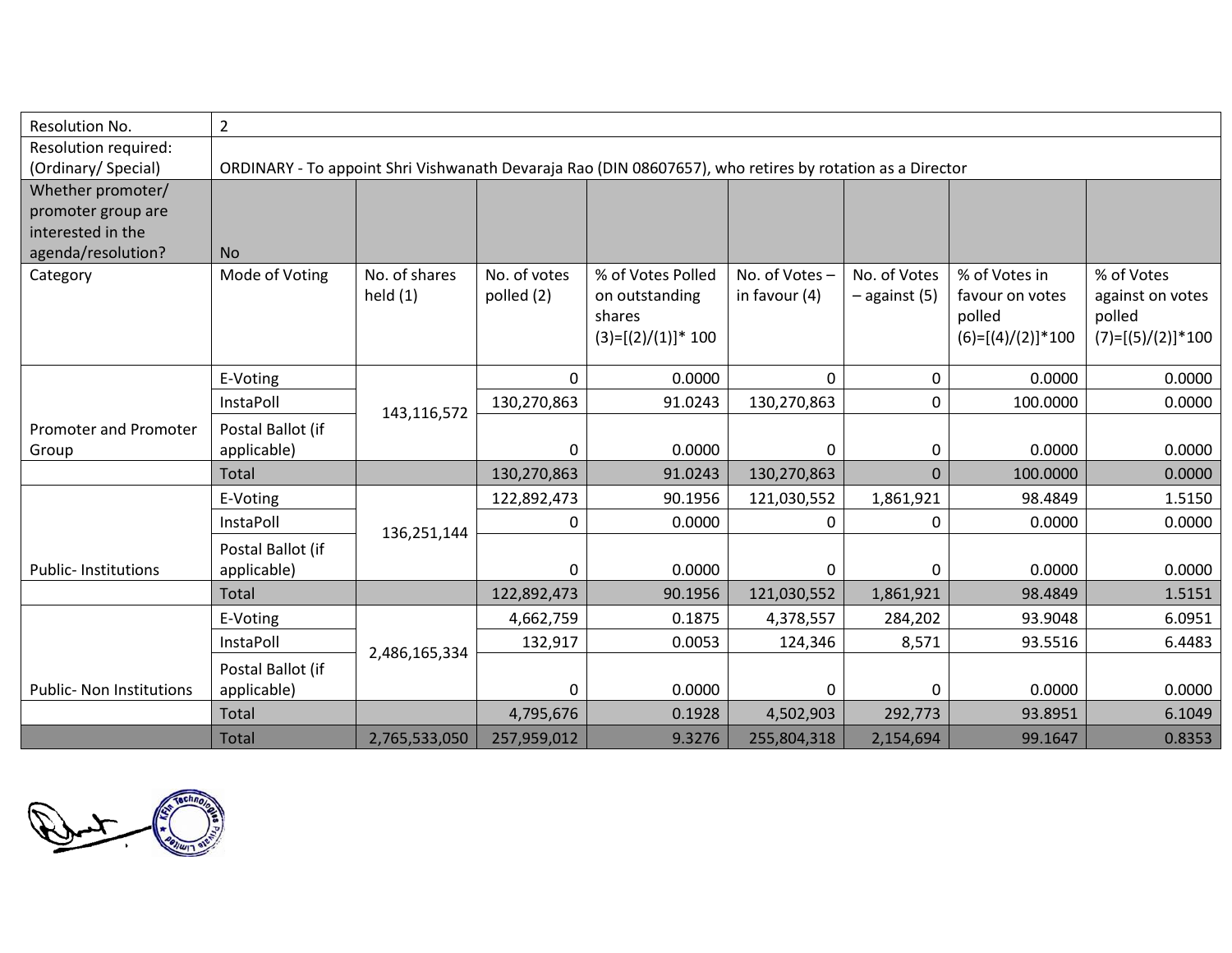| Resolution No.                          | 3                                                                                  |               |              |                       |               |             |                     |                     |  |
|-----------------------------------------|------------------------------------------------------------------------------------|---------------|--------------|-----------------------|---------------|-------------|---------------------|---------------------|--|
| Resolution required:                    |                                                                                    |               |              |                       |               |             |                     |                     |  |
| (Ordinary/Special)                      | ORDINARY - To appoint Statutory Auditors of the Company and fix their remuneration |               |              |                       |               |             |                     |                     |  |
| Whether promoter/                       |                                                                                    |               |              |                       |               |             |                     |                     |  |
| promoter group are                      |                                                                                    |               |              |                       |               |             |                     |                     |  |
| interested in the<br>agenda/resolution? | <b>No</b>                                                                          |               |              |                       |               |             |                     |                     |  |
| Category                                | Mode of                                                                            | No. of shares | No. of votes | % of Votes Polled     | No. of Votes- | No. of      | % of Votes in       | % of Votes          |  |
|                                         | Voting                                                                             | held $(1)$    | polled (2)   | on outstanding        | in favour (4) | $Votes -$   | favour on votes     | against on votes    |  |
|                                         |                                                                                    |               |              | shares                |               | against (5) | polled              | polled              |  |
|                                         |                                                                                    |               |              | $(3)=[(2)/(1)]$ * 100 |               |             | $(6)=[(4)/(2)]*100$ | $(7)=[(5)/(2)]*100$ |  |
|                                         |                                                                                    |               |              |                       |               |             |                     |                     |  |
|                                         | E-Voting                                                                           | 143,116,572   | $\mathbf{0}$ | 0.0000                | $\Omega$      | 0           | 0.0000              | 0.0000              |  |
|                                         | InstaPoll                                                                          |               | 130,270,863  | 91.0243               | 130,270,863   | 0           | 100.0000            | 0.0000              |  |
| <b>Promoter and Promoter</b>            | <b>Postal Ballot</b>                                                               |               |              |                       |               |             |                     |                     |  |
| Group                                   | (if applicable)                                                                    |               | 0            | 0.0000                | $\mathbf{0}$  | 0           | 0.0000              | 0.0000              |  |
|                                         | Total                                                                              |               | 130,270,863  | 91.0243               | 130,270,863   | $\mathbf 0$ | 100.0000            | 0.0000              |  |
|                                         | E-Voting                                                                           |               | 122,892,473  | 90.1956               | 121,030,552   | 1,861,921   | 98.4849             | 1.5150              |  |
|                                         | InstaPoll                                                                          | 136,251,144   | $\mathbf 0$  | 0.0000                | 0             | 0           | 0.0000              | 0.0000              |  |
|                                         | <b>Postal Ballot</b>                                                               |               |              |                       |               |             |                     |                     |  |
| Public- Institutions                    | (if applicable)                                                                    |               | 0            | 0.0000                | $\Omega$      | 0           | 0.0000              | 0.0000              |  |
|                                         | Total                                                                              |               | 122,892,473  | 90.1956               | 121,030,552   | 1,861,921   | 98.4849             | 1.5151              |  |
|                                         | E-Voting                                                                           |               | 4,692,695    | 0.1888                | 4,483,493     | 209,202     | 95.5419             | 4.4580              |  |
|                                         | InstaPoll                                                                          |               | 132,917      | 0.0053                | 124,296       | 8,621       | 93.5139             | 6.4860              |  |
|                                         | <b>Postal Ballot</b>                                                               | 2,486,165,334 |              |                       |               |             |                     |                     |  |
| <b>Public- Non Institutions</b>         | (if applicable)                                                                    |               | 0            | 0.0000                | 0             | 0           | 0.0000              | 0.0000              |  |
|                                         | Total                                                                              |               | 4,825,612    | 0.1941                | 4,607,789     | 217,823     | 95.4861             | 4.5139              |  |
|                                         | Total                                                                              | 2,765,533,050 | 257,988,948  | 9.3287                | 255,909,204   | 2,079,744   | 99.1939             | 0.8061              |  |